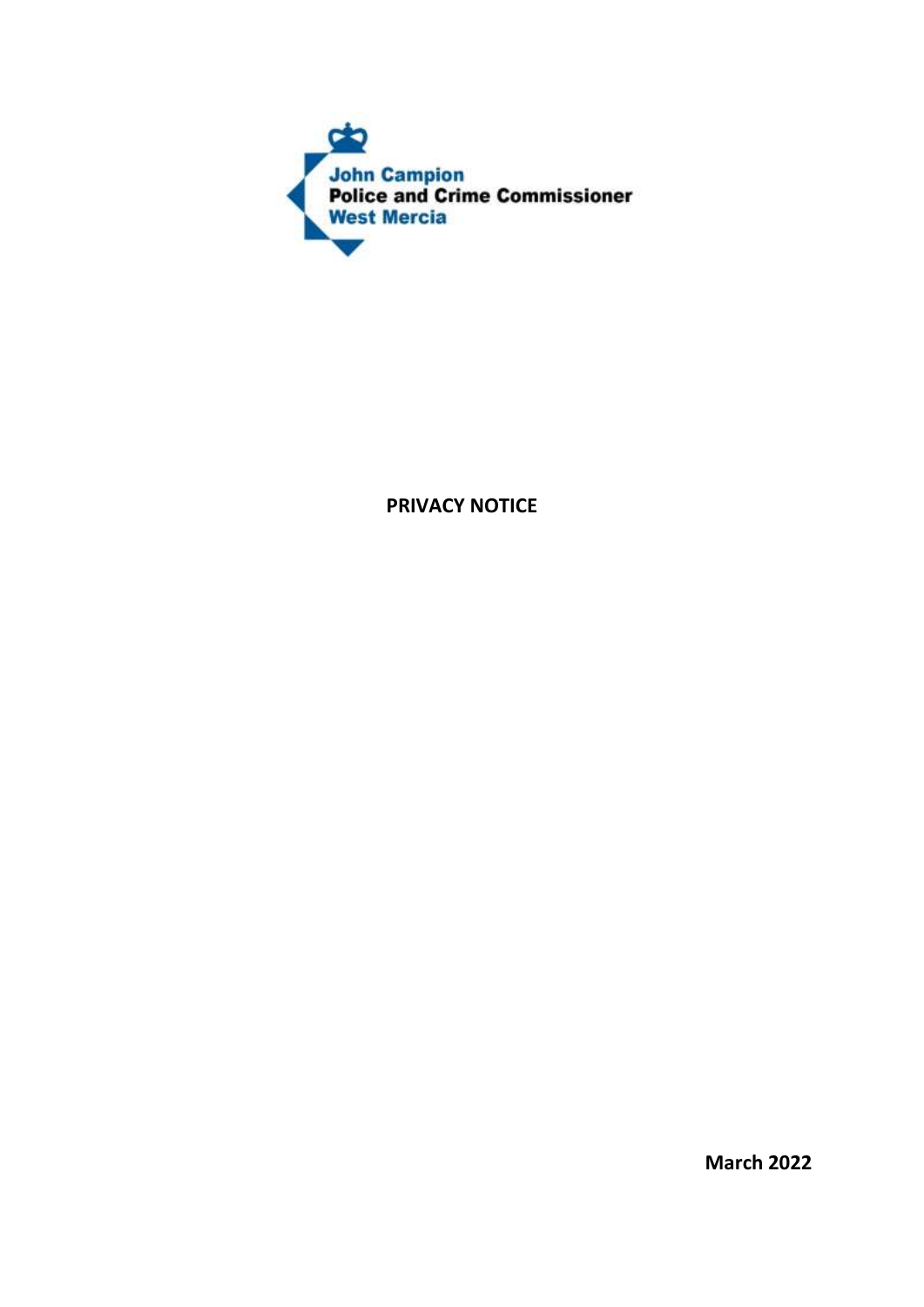| Policy / Procedure Title | <b>Privacy Notice</b>                  |
|--------------------------|----------------------------------------|
| Responsible officer      | Chief Executive and Monitoring Officer |

| Security Classification                                  | Public |
|----------------------------------------------------------|--------|
| Disclosable under the Freedom of<br>Information Act 2000 | Yes    |

| Implementation date | 2012      |
|---------------------|-----------|
| Next review date:   | Bi annual |

| Revision record |                                                                                                                                                                                 |
|-----------------|---------------------------------------------------------------------------------------------------------------------------------------------------------------------------------|
| Date:           | Nature of revision                                                                                                                                                              |
| March 2022      | Section 2 - typing error corrected<br>Section 4 - clearer reference to complaint<br>reviews added<br>Section 7 - legal basis updated<br>Section 11 - OPCC contact email updated |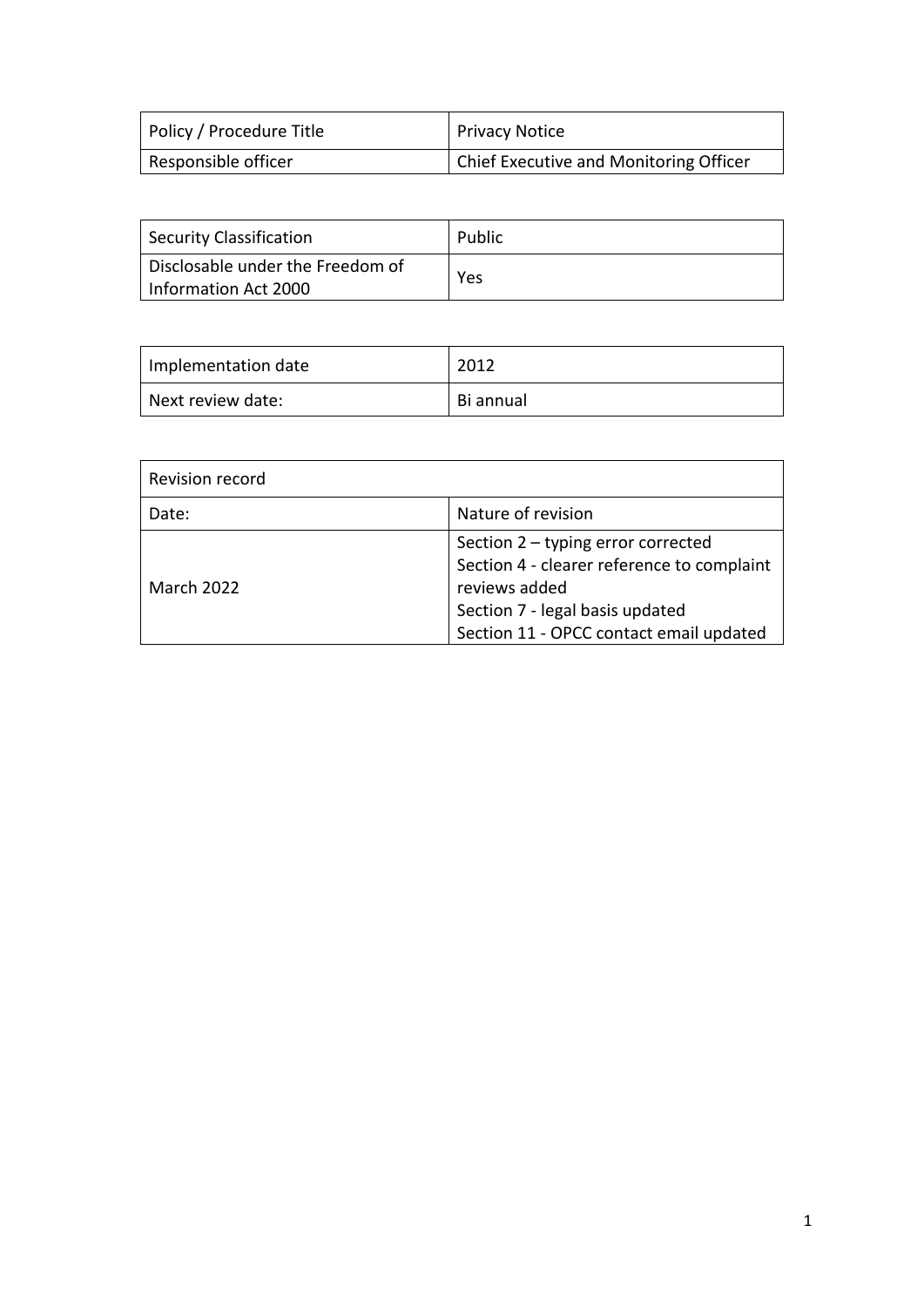# **Privacy Notice**

### **1. Introduction**

Personal data is information that relates to a living identifiable person.

The person or organisation who controls the purpose and manner in which data is processed is the data controller.

# **2. Your rights**

You have the right to expect the Office of the Police and Crime Commissioner West Mercia (OPCC), as a data controller, to ensure that personal data processed is:

- Processed fairly, lawfully and transparently.
- Obtained for specific, explicit and lawful purposes.
- Adequate, relevant and not excessive.
- Accurate and where necessary kept up to date.
- Not kept for longer than is necessary.
- Processed in accordance with the rights of the data subject.
- Kept secure.
- Not transferred abroad unless to countries or organisations with adequate data protection laws.

As a data controller, the OPCC is also required to inform you:

- Why we process your data, and the legal reasons we use for doing so.
- What categories of personal data we process.
- Who we share your personal data with, including if we share your data with recipients in other countries or international organisations.
- How long we envisage storing your personal data, or if that is not possible, the criteria we use to determine that period.

# **3. What data do we store?**

The Office of the Police and Crime Commissioner (OPCC) maintains a log of all contact that comes into the office. This is primarily to ensure that communities and partners get the right response and best possible service from the Commissioner.

Written correspondence is retained in full. This is to ensure that every person contacting us gets a timely and appropriate response, and also to verify precisely what has been said in correspondence both entering and leaving the OPCC. A summary of a person's query will also typically be noted, along with any pertinent contact data, such as (but not limited to) name, address, telephone number(s), email address and social media profile.

When people call the OPCC for help we will typically take notes, outlining the details of the call, again to ensure that we can follow up on the issues that people wish to raise with the Commissioner.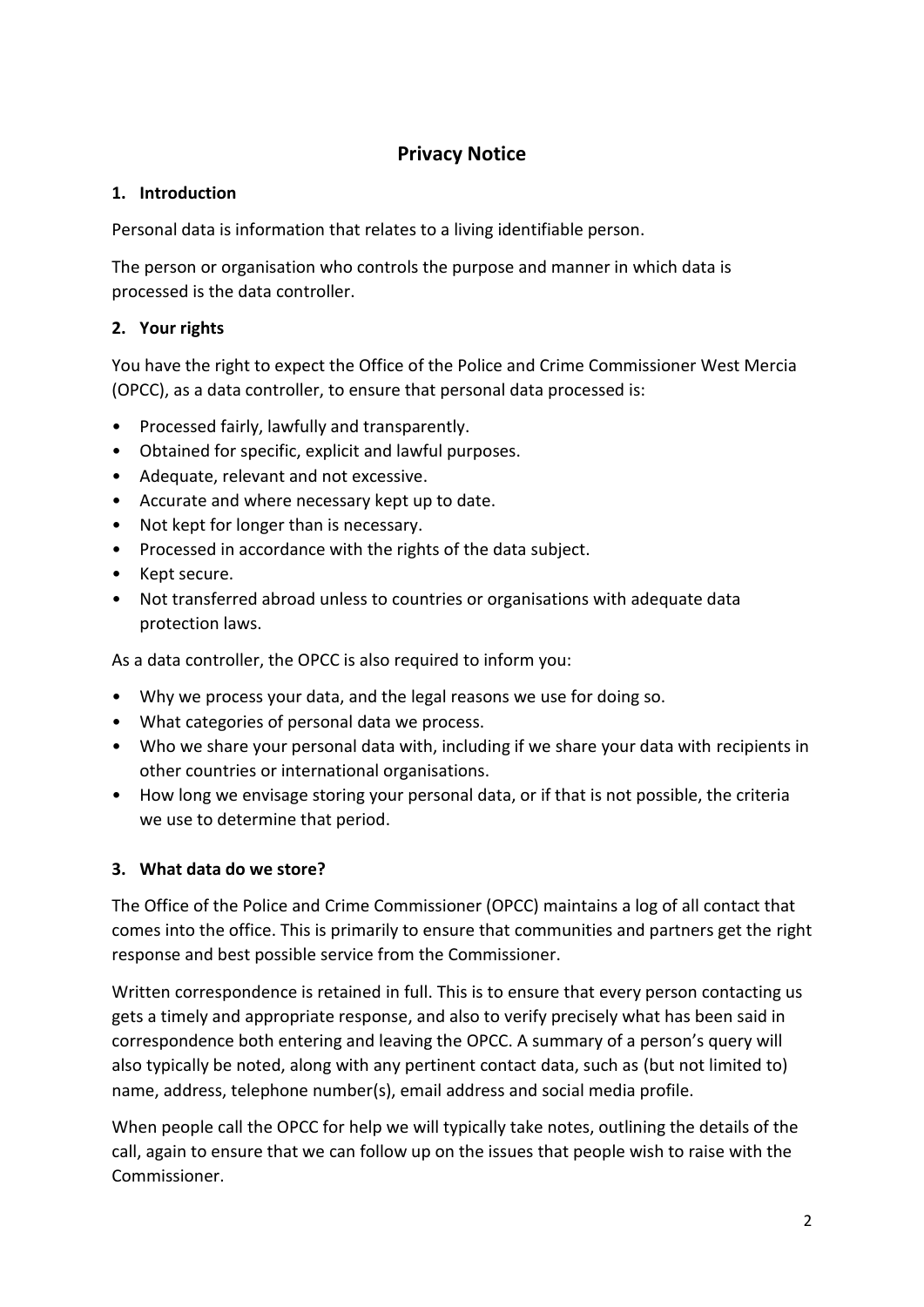Along with details of correspondents, the written records we keep may typically include details including victims, witnesses, relatives, guardians, complainants, offenders, survey respondents, grant applicants, suppliers of goods and services, OPCC employees and volunteers and other essential business contacts. This is not an exhaustive list.

### **4. How do we use your data?**

The OPCC will use the personal data you provide to address the specific matters raised in your correspondence. Your data (along with any other person's you may disclose) may be used to log, identify, categorise, research and provide responses to correspondence.

The vast majority of correspondence entering the OPCC relates to operational policing services. It is therefore common and lawful practice for the OPCC to share a person's correspondence, including any necessary personal data contained, with an appropriate contact within West Mercia Police.

This practice is necessary for the Commissioner to fulfil statutory elements of their role. It allows the OPCC to verify details of specific incidents, such as times, locations, people involved, outcomes and any other relevant context or information. It may also be the case that it is more appropriate for a member of the service(s) in question to respond directly to a correspondent.

Staff in the OPCC will also share any pertinent data with the appropriate emergency services when they believe there is an imminent threat, risk of harm, or an offence may have been committed.

Other uses for data held in the OPCC include but are not limited to strategic planning, holding the Chief Constable to account, complaint handling, engagement, finance, appointment and employment of OPCC staff and volunteers.

If you are dissatisfied with the outcome of a police complaint and request the OPCC to carry out a complaint review on your behalf, any relevant review forms and supporting documents will be shared with an independent and qualified external body which assesses reviews on our behalf.

# **How we will store your data?**

The OPCC uses web-based software to store and manage all correspondence. Information is stored in a secure cloud-based system that complies with relevant security legislation and policies.

# **5. Handling more sensitive information**

Correspondence containing more sensitive personal details, for example contact from a victim of a sexual offence or where a child is involved, would not be stored within the cloud based system. In such cases, anonymous logs are entered within the contact management system. All correspondence that includes personal identifiable data is held in isolation by a single point of contact within the Commissioner's office, within secure police ICT systems.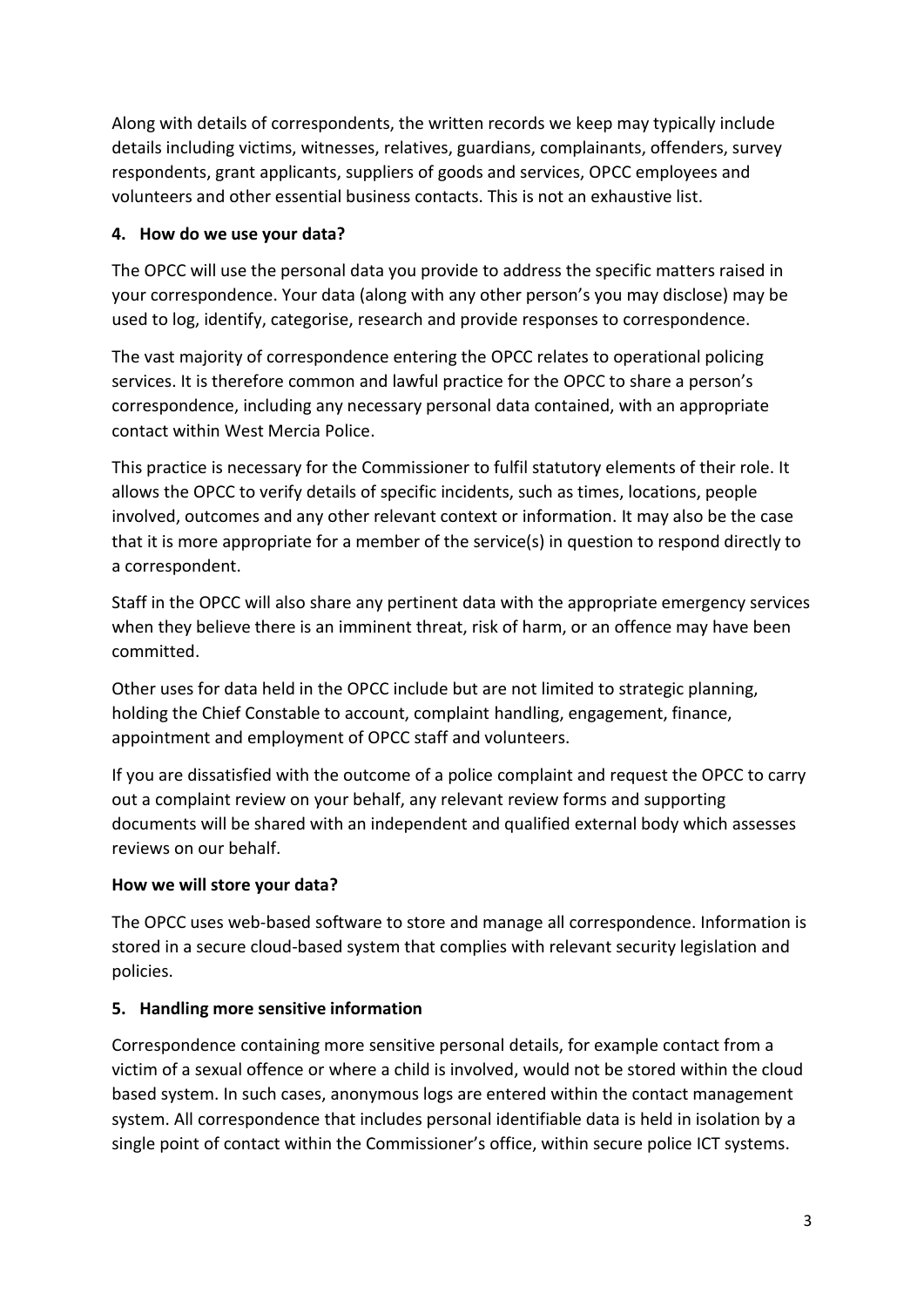Decisions on when individual cases cross this threshold and should be dealt with in this way are typically taken at Supervisor level or above.

### **6. How long do we store data?**

Personal data is kept in line with our retention policy, which can be viewed or downloaded on the *policies* page on our website.

# **7. What is the legal basis for you holding data?**

The following laws may all apply in different circumstances as legal justification for the storage, retention and processing of data within the OPCC:

Police & Social Responsibility Act 2011 Police Act 1996 The Accounts and Audit Regulations 2011 Local Government & Housing Act 1989 (S155) Local Government & Finance Act 1988 Sec 112 & 114 Local Authorities (Goods & Services) Act 1970 Elected Local Policing Bodies (Specified Information Order as amended) Police Pension Fund Regulations 2007 Police Pensions Act 1976 Police (Complaints & Misconduct Regulations) 2020 Freedom of Information Act 2000 Data Protection Act 2018 Employment Rights Act 1996 The Equality Act 2010

#### **8. Your rights to access, correction and requesting your personal data**

If you object to any of the above, please contact the OPCC using the details below to discuss alternative options to assist in the matters you wish to raise.

There are a number of rights in relation to your personal data as outlined below. The OPCC may require a consent form to be completed and identification may be required. Details are available on the OPCC website

You have the right to request a copy of any data the OPCC holds about you as an individual as well as why the OPCC holds that personal data, who has access to it and where it was obtained from. Once received, we will respond to your request within one month

There are no fees or charges for the first request but additional requests for the same personal data or requests which are manifestly unfounded or excessive may be subject to an administrative fee.

You also have the right to have personal data updated if it is no longer accurate. Again, please use the contact details below for assistance with any of these matters.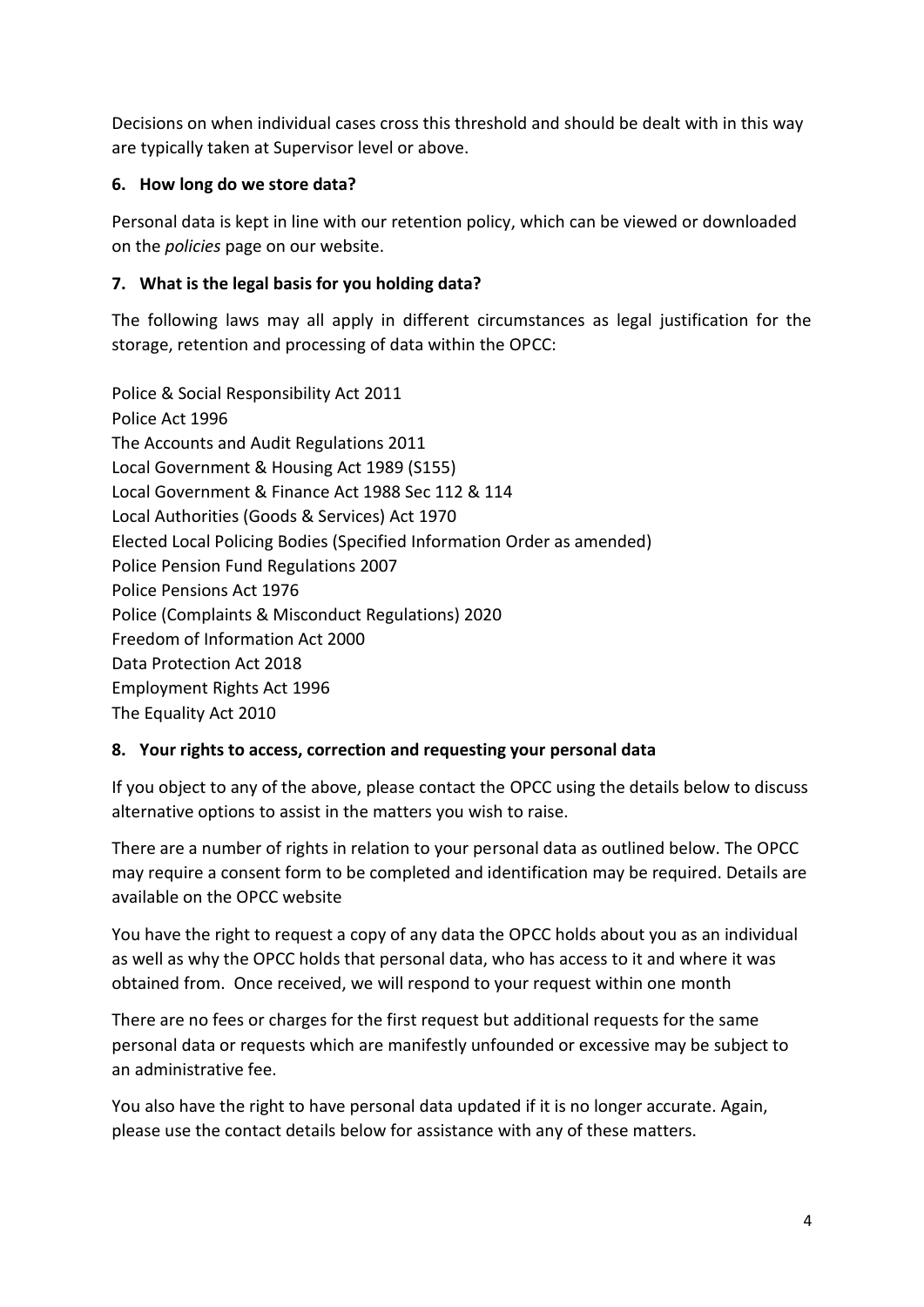You have the right to request that the OPCC stops holding your personal data at any time. We will always try to comply with any such request, but there may be exceptions where that is not possible for legal reasons.

You have the right to request that the OPCC transfer some of your data to another controller. The OPCC will comply with your request, where it is feasible to do so, within one calendar month of receipt of your request.

You can withdraw your consent easily by telephone, email, or by post using the details at the end of this Policy.

# **9. Transfer of data abroad**

Any personal data transferred to countries or territories outside the European Economic Area ("EEA") will only be placed on systems complying with measures giving equivalent protection of personal rights. Our website is also accessible from overseas so on occasion some personal data (for example in a newsletter) may be accessed overseas.

Please note, without permission to store, process and share certain necessary information it may be impossible for the OPCC to effectively resolve the matters you wish to raise.

### **10. Information where the PCC for West Mercia is not the Data Controller**

If the information you request is not held by the West Mercia OPCC, you will be notified and if the OPCC knows who might hold the personal data, you will be advised of which organisation to contact.

If the information you require is in relation to data held on the Police National Computer, such as, information on prosecutions, convictions and cautions, this is held by the Police Force. The Force will be able to advice of their process for subject access requests and details of information types that they can and cannot release for legal reasons.

# **11. Contact details**

#### *Email: [opcc@westmercia.police.uk](mailto:opcc@westmercia.police.uk)*

#### *Tel: 01905 331 656.*

# *Write: West Mercia Police and Crime Commissioner, West Mercia Police, Hindlip, Worcester, Worcestershire, WR3 8SP.*

#### **12. I'm still not happy – who can I complain to?**

Please contact the Information Commissioner's Office with any further complaints, using the details below:

The Information Commissioner's Office, Wycliffe House, Water Lane, Wilmslow, Cheshire, SK9 5AF.